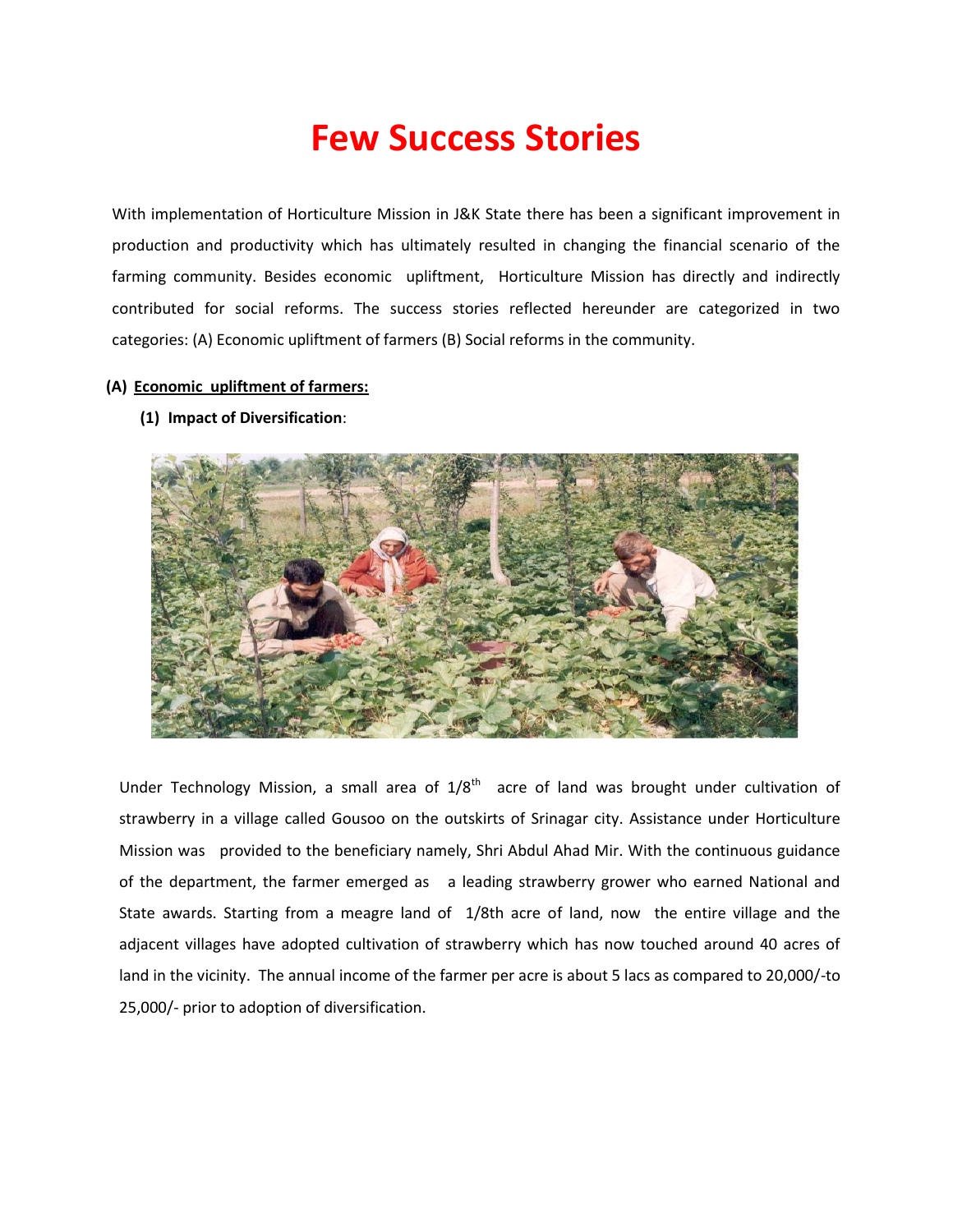The farmers in the vicinity have also started harvesting the benefits of diversification and as such it has contributed for the upliftment of the economy of the area. Gousoo is now called a strawberry village.



Under Horticulture Mission awareness camps are being conducted regularly. The impact of awareness camps motivated some of the growers to adopt the scientific approach for Canopy and Basin management. One of such farmers namely, Shri Ghulam Qadir Bhat R/o:Gund Sathoo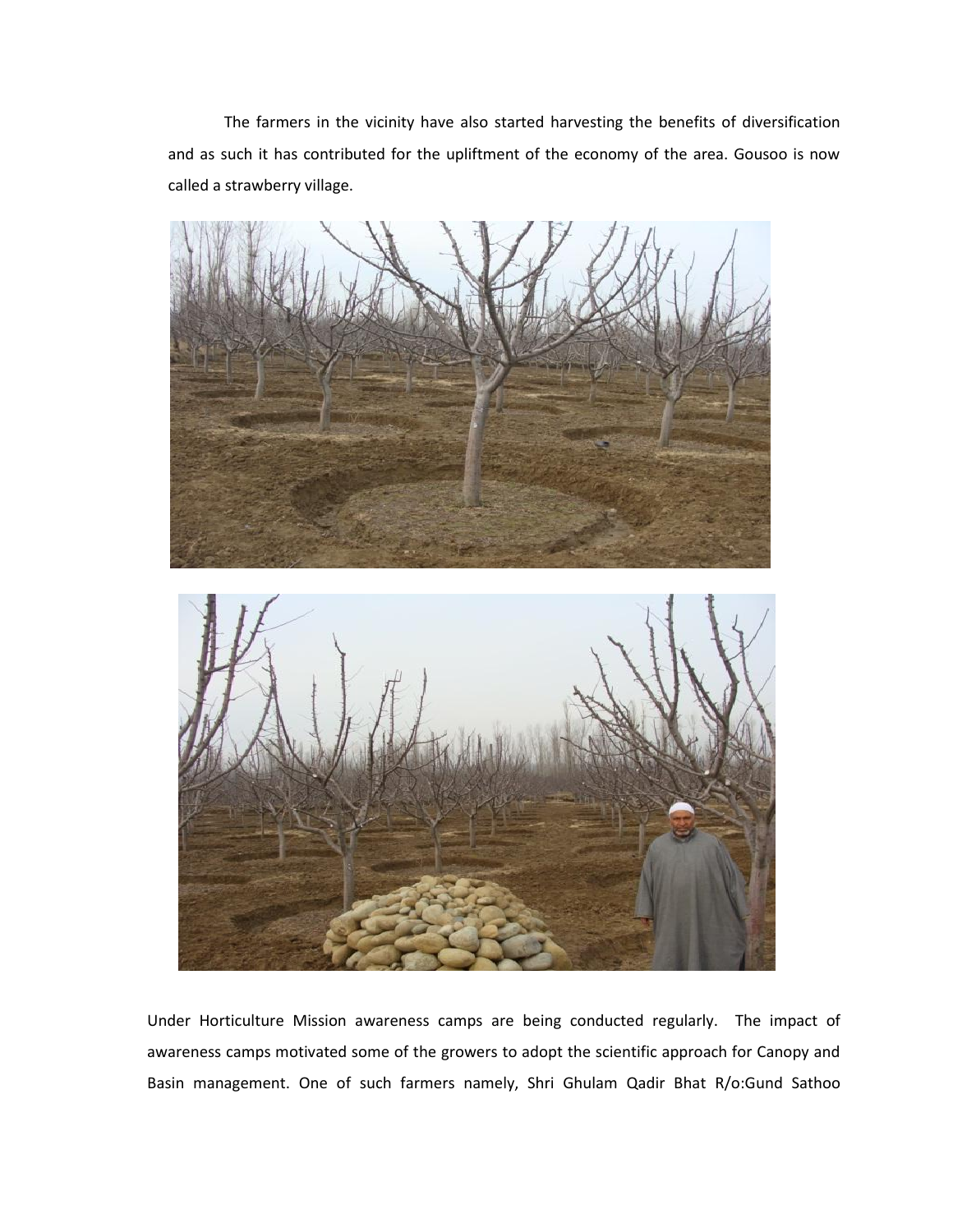Budgam adopted the canopy and Basin management as per guidance of the department. The impact of the canopy management has been significant. Prior to such management techniques there was hardly any fruit bearing in the orchard, but after adoption of canopy management techniques the orchard started bearing and presently the grower is earning about Rs.8.00 lacs per hectare.This is likely to be get enhanced in future years, This technique has now been adopted by the entire village, which has resulted in financial gains to the farmers.

**(2) Impact of Creation of water sources**:



**Water Storage Tank and Plantation** 

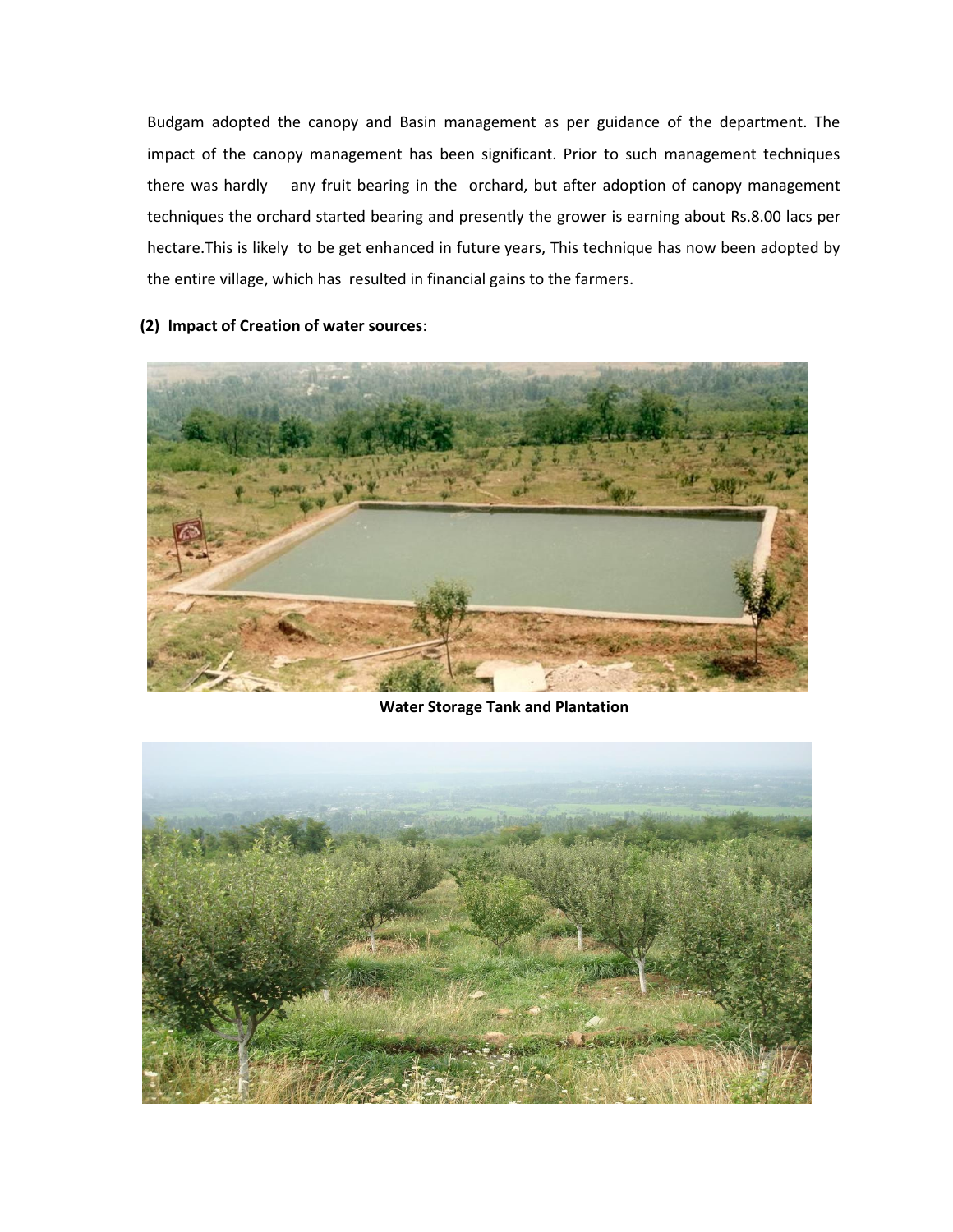Assured irrigation has helped in attaining 100% survival of plants at such locations where the normal survival rate is about 50%. One of the beneficiary namely, Gh.Mohi-u-Din Rather

R/o:Chattehama,District Srinagar was provided assistance for creation of water storage tank. He planted fruit plants in an area of about 2.5 hectares in such area which is rainfed and had no established orchard in the vicinity. Shri Rather assured irrigation to the plantation by using the stored water. The orchard has come up as one of the model orchards and has now started bearing fruit. This has created an impact in the vicinity and now many farmers are establishing orchards in the area. It has also helped in minimizing soil erosion, which has ultimately a great contribution for protecting the famous Dal Lake from sedimentation. The initiative of Shri Gh.Mohi-u-Din Rather is helping the department to popularize the concept of water harvesting/storage tanks. Shri Rather has started earning revenue from such land which was not yielding any significant returns to him.

## **B) SOCIAL REFORMS**:



Providing assistance under Horticulture Mission has significantly contributed for social reforms. One of such examples was noticed in some villages of Wachi (Melhora and Wandna) District Shopian, where the inhabitants were habitual of smuggling timber from nearby forests. The land they were possessing was not being attended by them properly. Under the area expansion programme of Horticulture Mission, the Horticulture Department provided assistance and the land was brought under fruit plantation. It is being observed that attention of such persons is getting diverted towards horticulture activities. Some of the plantation in such areas has started bearing fruit. The impact of Horticulture Mission as such will be more prominent in the future years, when the plants come in full bearing. We expect that there will be a complete shift towards horticulture in such areas.

Cultivation of Cannabis (Bung) was a common practice in past in some of the village of Wachi Shopian. Financial assistance under Horticulture Mission was provided to the farmers for bringing their area under fruit plant cultivation. Many orchards have come up under the Horticulture Mission Programme and as such the cultivation of bung is being avoided. As such besides providing legal means of earning